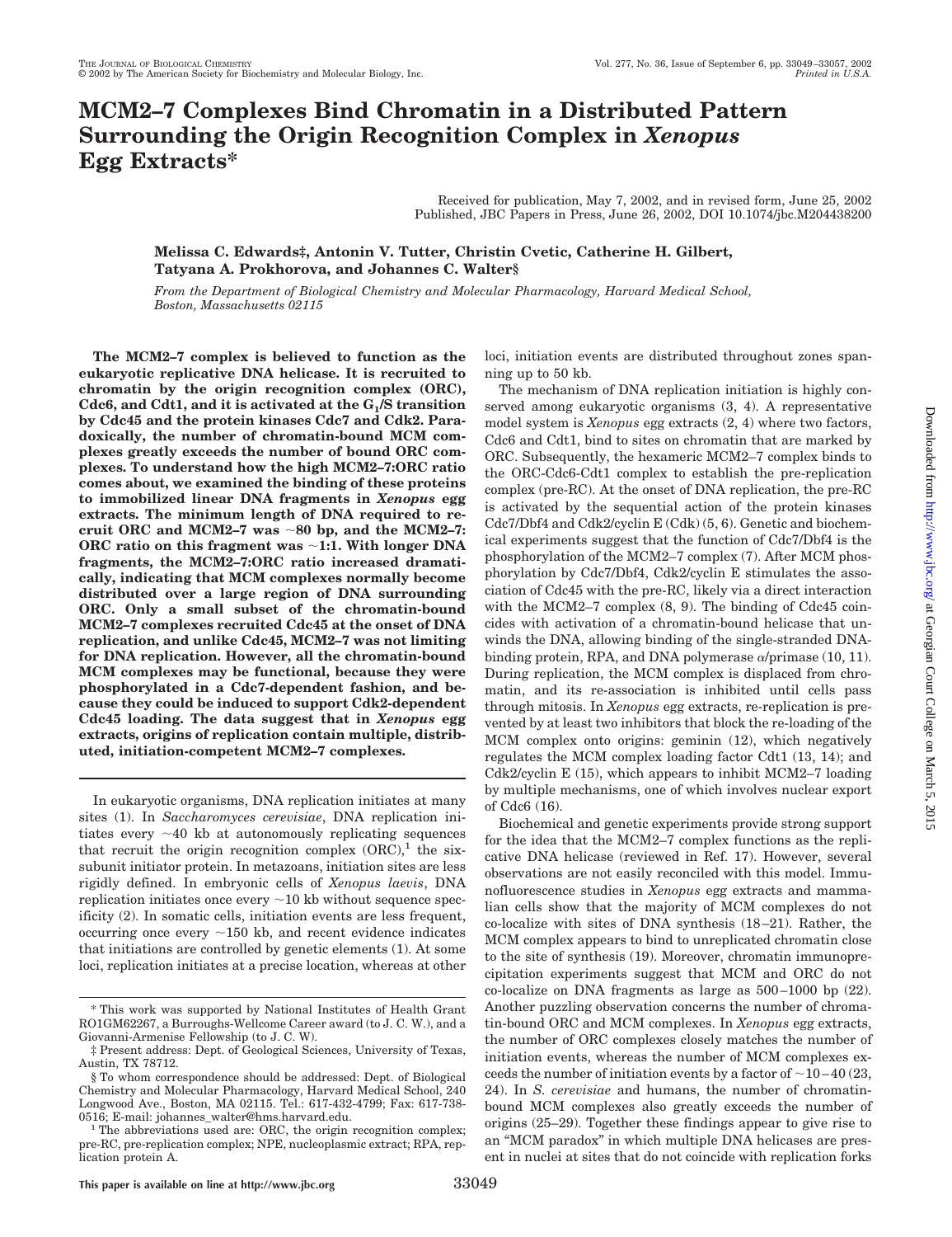(18). The MCM paradox could be resolved if MCM complexes were bound in a distributed pattern along eukaryotic chromosomes, as proposed previously (19, 30). In this paper, we use *Xenopus* egg extracts to provide direct evidence for this idea. Moreover, our data argue that whereas most chromatin-bound MCM complexes are competent for replication initiation, only a small subset is normally used during S phase.

#### EXPERIMENTAL PROCEDURES

*Immobilization, Restriction, and Analysis of Linear DNA Fragments on Magnetic Beads—*To generate biotinylated DNA fragments, PCR was carried out with pairs of oligonucleotide primers 15–28 bp in length (exact sequences available upon request), one of which contained a biotin molecule attached to the 5--nucleotide via a 15-atom linker arm (Operon Technologies). PCR products were generated using as a template pRS415 (6021 bp (31)) that was linearized with *Sca*I at position 4998. To generate a 6017-bp ("6 kb") DNA fragment, PCR primers starting at positions 4998 (biotinylated) and 5003 were used. To generate the 1006-bp ("1 kb") DNA fragment, PCR primers starting at positions 210 and 1215 (biotinylated) were used. To generate a 251-bp ("0.25 kb") DNA fragment spanning the polylinker, PCR primers starting at positions 3041 and 3291 (biotinylated) were used. To generate a 251-bp (0.25 kb) DNA fragment containing an *Eco*RI site near the biotinylated end, PCR primers starting at positions 1112 and 1362 (biotinylated) were used. To generate the 2957-bp ("3 kb") DNA fragment used in Fig. 1, we used as a DNA template  $ScaI$ -digested pBS  $\overline{KS}(-)$  and the same primers used to generate the 6-kb DNA fragment above.

PCR products were purified twice using a PCR purification kit (Qiagen) and then coupled to streptavidin-coated magnetic beads using the Kilobasebinder kit (Dynal). Coupling reactions contained  $5 \mu g/\mu l$  beads and  $\sim$  50 (6-kb fragments), 20 (3-kb DNA fragments), 50 (1-kb DNA fragments), or  $25 \text{ ng/}\mu$ l DNA  $(0.25 \text{-kb} )$  DNA fragments). After coupling according to the manufacturer's instructions, beads were resuspended in ELB (250 mM sucrose,  $2.5$  mM  $MgCl<sub>2</sub>$ ,  $50$  mM KCl,  $10$  mM Hepes, pH 7.7) at 10  $\mu$ g/ $\mu$ l and digested with 0.1 mg/ml P1 nuclease (Roche Molecular Biochemicals) for 2 min at 37 °C to destroy single-stranded DNA. Subsequently, beads were washed three times in 10 mM Tris, pH 8, 20 mM EDTA and stored at 4 °C for up to several weeks. Coupling efficiencies ranged from  $\sim 60$  (0.25-kb DNA fragments) to  $\sim 20\%$  (6-kb) DNA fragments).

To digest immobilized DNA fragments, beads were resuspended in the appropriate restriction enzyme buffer (New England Biolabs) at 5  $\mu$ g/ $\mu$ l. 0.5–1 units of enzyme/5  $\mu$ g of beads were added, and digestion was carried out for 60 min on a rotating wheel at 37 °C. Beads were washed twice in 2 volumes of 10 mM Tris, pH 8, 20 mM EDTA, and resuspended in the same buffer at 10  $\mu$ g/ $\mu$ l. To assess the extent of digestion, 50  $\mu$ g of beads were resuspended in TBE loading dye containing 10 mM EDTA and boiled for 3 min. After snap-cooling, beads were centrifuged for 1 min at  $16,000 \times g$ . 1  $\mu$ l of fresh 20 mg/ml proteinase K (Roche Molecular Biochemicals) was added; the beads were resuspended, and the mixture was digested at 37 °C for 30 min. The sample was boiled again for 3 min, snap-cooled, and centrifuged, and the entire sample (including the beads) was loaded onto a 1% agarose gel (2% for DNA fragments  $\leq$ 250 bp). The DNA was stained with SYBR gold (Molecular Probes) according to the manufacturer's instructions. Digestion was always verified to be  $\sim$ 100% complete.

To generate a series of DNA fragments 6017 (6 kb), 2824 (3 kb), 955 (1 kb), and 358 ("0.35 kb") bp in length, the immobilized 6-kb DNA fragment was digested with buffer or *Hpa*I, *Alw*NI, or *Bgl*I, respectively. To generate immobilized DNA fragments 251, 154, 120, 94, 82, 67, and 54 bp in length, the 251-bp DNA fragment spanning the polylinker of pRS415 was digested with buffer, *Apa*I, *Eco*RV, *Bam*HI, *Xba*I, *Sac*II, or *Alu*I, respectively. To generate immobilized DNA fragments 1006 (1 kb) and 95 ("0.1 kb") bp in length, the immobilized 1006-bp DNA fragment was digested with buffer or *Eco*RI. The length of the DNA fragments refers to the amount of duplex DNA.

*Chromatin Binding—*Unless stated otherwise, chromatin binding experiments were performed as follows.  $100 \mu$ g of DNA beads were incubated with 10  $\mu$ l of *Xenopus* egg cytosol containing 3  $\mu$ g/ml nocodozole and an ATP regeneration system (32). After rotating the beads for 20 min at room temperature (21–23 °C), the extract was diluted with 60  $\mu$ l of ELB supplemented with 50 mm KCl and 0.2% Triton X-100 and layered onto a 180- $\mu$ l sucrose cushion (ELB + 0.25 M sucrose) in Beckman  $5 \times 44$ -mm Microfuge tubes. Samples were centrifuged horizontally for 25 s at  $16,000 \times g$ . The supernatant was removed and replaced with 200  $\mu$ l of cold dilution buffer, and the sample was centrifuged in the same way. After removal of the supernatant, the beads were resuspended in SDS-PAGE sample buffer. In some cases, egg cytosol was preincubated for 5 min with 150 nM human geminin (14). For chromatin binding in NPE, beads were collected with a magnet after the incubation in egg cytosol; 80% of the supernatant was removed, and it was replaced with 1 volume of NPE. After incubation in NPE for 20 min, chromatin was purified as described above. When binding to immobilized DNA fragments of different sizes was compared, it involved DNAs that had been derived from the same parent fragment by digestion. The exception is in Fig. 4*A*, where the 100-bp fragment was derived by digestion from a 250-bp parent fragment. In Fig. 4*C*, the 100-bp fragment was derived from the 1-kb fragment, but the 6-kb fragment was coupled to beads separately. The protocol for chromatin binding on demembranated sperm was the same as for DNA beads, except that the sperm was diluted with ELB containing 0.2% Triton X-100 before application to the cushion, and it was washed with ELB. DNA replication assays, egg cytosol preparation, and NPE preparation were carried out as described (32).

*Immunological Techniques—*Western blotting was carried out using ORC2 (24), MCM3 (15), MCM7 (11), Cdc7 (11), Cdc45 (11), and RPA (11) rabbit antibodies. In all cases, the 34-kDa subunit of RPA is shown. Sometimes Western blots were probed with a mixture of Cdc45 and ORC2 antibodies. Cdc6 antibodies were raised in rabbits against his-Cdc6 expressed in insect cells. Immunodepletions of MCM7 and CDC45 were carried out as described (11), except that Cdc45 was removed with 2 rounds of depletion. For quantitative Western blotting, protein concentrations of purified his-ORC2 (33), his-Cdc45 (8), and MCM3 (34) were estimated by Coomassie Blue staining and densitometry using bovine serum albumin standards.

### RESULTS

*Assembly of Functional Pre-replication Complexes on Immobilized Linear DNA Fragments—*We employ a soluble cell-free system derived from *Xenopus* eggs to study eukaryotic DNA replication (32). Demembranated sperm chromatin or plasmid DNA is incubated with a cytosolic egg extract to assemble pre-RCs containing ORC, Cdc6, Cdt1, and the MCM complex. Subsequently, a highly concentrated nucleoplasmic extract (NPE) is added. Shortly after NPE addition, pre-RCs initiate replication and a single complete round of DNA replication occurs with *in vivo* kinetics.

To understand the spatial relationship on DNA between ORC and the MCM complex, we developed a system in which binding of these factors could be measured on immobilized linear DNA fragments. A 3-kb DNA fragment biotinylated at one end was generated by PCR and bound to streptavidincoated magnetic beads. The immobilized DNA was incubated with *Xenopus* egg cytosol for 20 min, a treatment that did not lead to detectable degradation or ligation of the DNA (data not shown). The beads were recovered and washed gently, and bound proteins were analyzed by Western blotting. Both ORC2 and MCM3 were detected on beads containing the PCR product but not on an equivalent quantity of beads lacking DNA (Fig. 1, compare *lanes 1* and *2*). Geminin blocked the association of MCM3 with beads (Fig. 1, compare *lanes 3* and *4*), demonstrating that loading was Cdt1-dependent (14). The characteristic increase in ORC2 binding seen in the presence of geminin on sperm chromatin (12) was also seen on immobilized linear DNA templates (Fig. 1, compare *lanes 3* and *4*). As expected, immunodepletion of Cdc6, ORC2, or Cdt1 from extracts also completely abolished MCM3 binding to DNA beads (data not shown). Together, these observations show that pre-RCs are assembled via physiological mechanisms on immobilized linear DNA templates.

To test whether immobilized pre-RCs are functional, they were mixed with NPE. Addition of NPE led to the binding of Cdc45 (Fig. 1, *lane 5*), and binding was blocked by the Cdk2 inhibitor,  $p27^{Kip}$  (Fig. 1, *lane 6*), as expected because Cdc45 binding requires Cdk2 (8, 9). Therefore, pre-RCs formed on immobilized linear DNA templates can be transformed into a pre-initiation complex. Despite loading of Cdc45, immobilized DNA templates did not undergo efficient DNA replication (data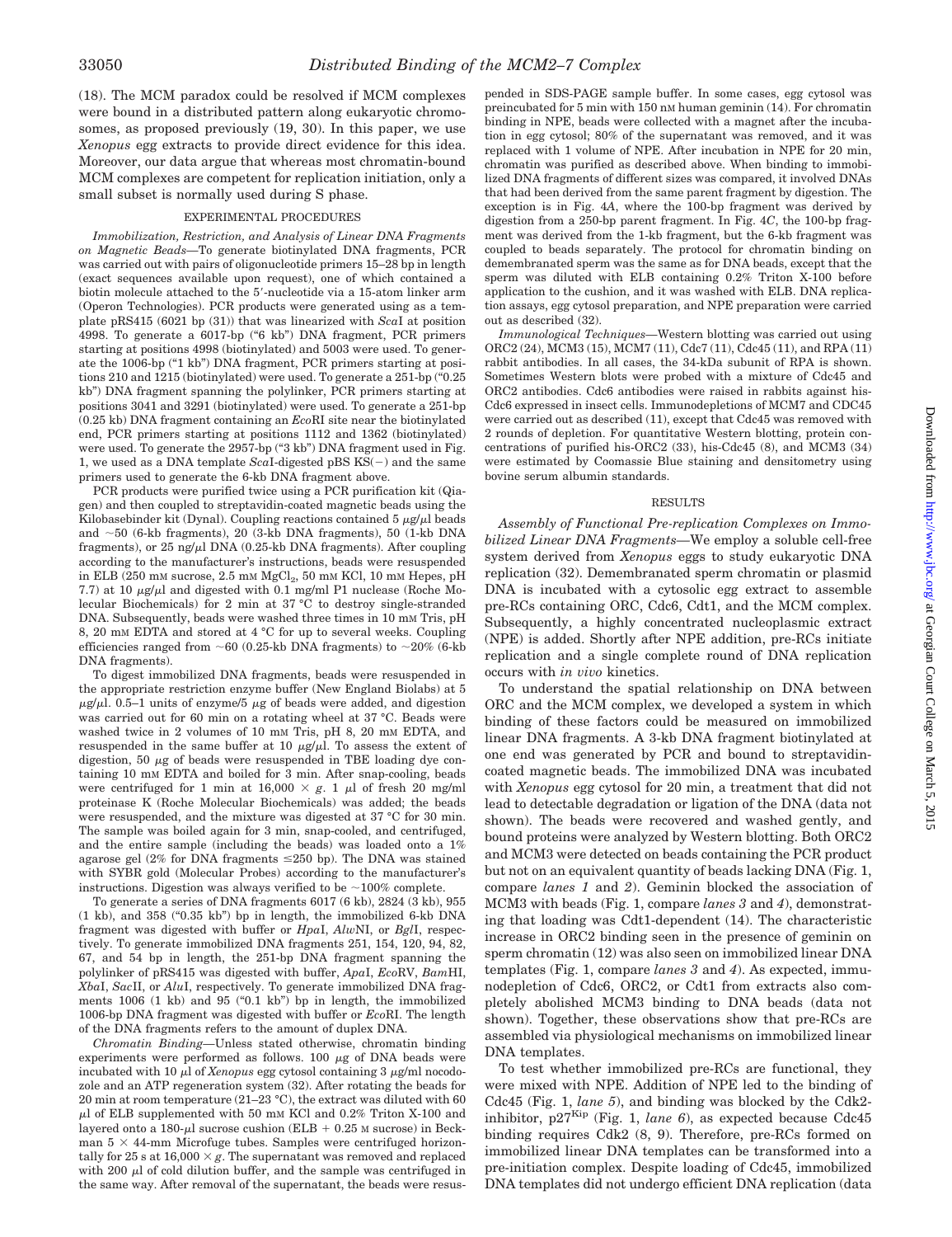

FIG. 1. **Pre-RCs are formed and activated on immobilized linear DNA fragments.** Equivalent amounts of magnetic beads (*lane 1*) or magnetic beads coupled to a 3-kb DNA fragment of pBluescript (*lanes 2–6*) were incubated with egg cytosol for 20 min, isolated, washed, and analyzed by Western blotting. In *lane 4*, the egg cytosol contained geminin. In *lanes 5* and *6*, the incubation in egg cytosol was followed by 15 min of incubation in aphidicolin-supplemented NPE that contained (*lane 6*) or lacked (*lane 5*) 1  $\mu$ M p27<sup>Kip</sup>. Western blots were probed with MCM3 (*all panels*), ORC2 (*left* and *center panels*), or Cdc45 (*right panel*).

not shown). However, PCR products that were not coupled to beads also failed to replicate (data not shown). Addition of caffeine did not rescue replication of linear DNA fragments (data not shown), indicating that the failure to replicate was not because of a checkpoint response induced by the presence of double-stranded DNA ends (35, 36). Thus, whereas linear molecules do not replicate in this system, when immobilized, they represent a powerful approach to investigate the mechanism of pre-RC and pre-initiation complex assembly.

*Assembly of a Pre-RC Requires 82 bp—*If MCM is distributed along the length of chromosomes, a long fragment of DNA should be required to achieve the high ratio of MCM:ORC observed on sperm chromatin (23, 24). On the other hand, if MCM complexes bind chromatin in the vicinity of ORC, the minimum length of DNA required to assemble ORC should also be sufficient to recruit many MCM complexes. To distinguish between these possibilities, we first determined the minimum amount of DNA required to recruit ORC and MCM complexes in *Xenopus* extracts. A 250-bp PCR product spanning a multiple cloning site was coupled to beads. Equal quantities of these beads were then digested with different restriction enzymes to generate immobilized DNA fragments of 251, 154, 120, 94, and 67 bp (Fig. 2*A*). As seen by the absence of the parent DNA fragment in *lanes 2–5* in Fig. 2*A*, digestion by the restriction enzymes was complete. By digesting the DNA after immobilization, potential differences in coupling efficiency between DNAs that differ in length was eliminated, and we were able to examine binding to equimolar amounts of DNAs.

When equal quantities of the digested beads were incubated with egg cytosol, ORC2 and MCM3 each bound to the 251-, 154-, 120-, and 94-bp DNA fragments (Fig. 2*B*, *lanes 1–4*), but very little binding was seen on the 67-bp DNA fragment (Fig. 2*B*, *lane 5*). Interestingly, the amount of ORC2 bound to all fragments longer than 94 bp was essentially the same, whereas the amount of MCM3 bound increased substantially (Fig. 2*B*, *lanes 1–4*). Addition of geminin to the egg cytosol abolished binding of MCM3 to all the DNA fragments (Fig. 2*C*, *lanes 6–9*). We next used quantitative Western blotting to examine the ratio of MCM3 and ORC2 on equal amounts of 251- and 94-bp DNA beads (Fig. 2*D*). This was done by analyzing DNAbound material (Fig. 2*D*, *lanes 1* and *2*) alongside a dilution series of a 1:1 molar ratio of purified MCM3:ORC2 (Fig. 2*D*, *lanes 3–6*). The ratio of MCM3:ORC2 on the 94-bp DNA fragment was very close to 1:1 (Fig. 2*D*, compare *lanes 1* and *5*), whereas it was higher on the 250-bp DNA fragment (Fig. 2*D*, *lane 2*). Therefore, on DNA fragments of 120 bp or less, only  $\sim$  1 MCM complex is

### А



FIG. 2. **ORC and MCM are efficiently recruited to an 82-bp DNA fragment.** *A* and *B*, a 251-bp PCR product spanning the pBluescript polylinker was coupled to beads. The beads were divided into equal-sized pools and mock-digested or digested with different enzymes to generate 251 (*lane 1*), 154 (*lane 2*), 120 (*lane 3*), 94 (*lane 4*), and 67 (*lane 5*)-bp DNA fragments. *Lane 6* contained beads lacking DNA. After digestion, DNA attached to beads was analyzed on a 2% agarose gel (*A*), or equal quantities of the various beads were incubated with egg cytosol and the attached proteins analyzed by Western blotting (*B*). *C*, a similar set of DNA beads as those used in *A* were incubated with egg cytosol containing buffer (*lanes 1–5*) or geminin (*lanes 6–10*), and the bound proteins were analyzed by Western blotting. *D*, proteins bound to equivalent amounts of 94-bp beads (*lane 1*) and 251-bp beads (*lane 2*) were analyzed by Western blotting alongside 2-fold dilutions of a 1:1 molar ratio of purified MCM3 and ORC2 (*lanes 3–6*). The amount of ORC2 and MCM3 in *lane 3* is 16 and 24.6 ng, respectively. *E*, binding of proteins to digested DNA beads as in *B* but with the addition of 82- (*lane 3*) and 54-bp (*lane 5*) fragments. As in *B*, all lanes contained equivalent amounts of beads that were all derived by digestion from the 251-bp parental DNA fragment.

recruited per ORC complex. On fragments of 154 bp and greater, it appears that more than one MCM complex is recruited (see below). To uncover possible differences in the minimum length of DNA required to load ORC and MCM2–7, we generated another fragment size of 82 bp. Both ORC2 and MCM3 loaded onto the 82-bp fragment but not onto an equivalent amount of the 67-bp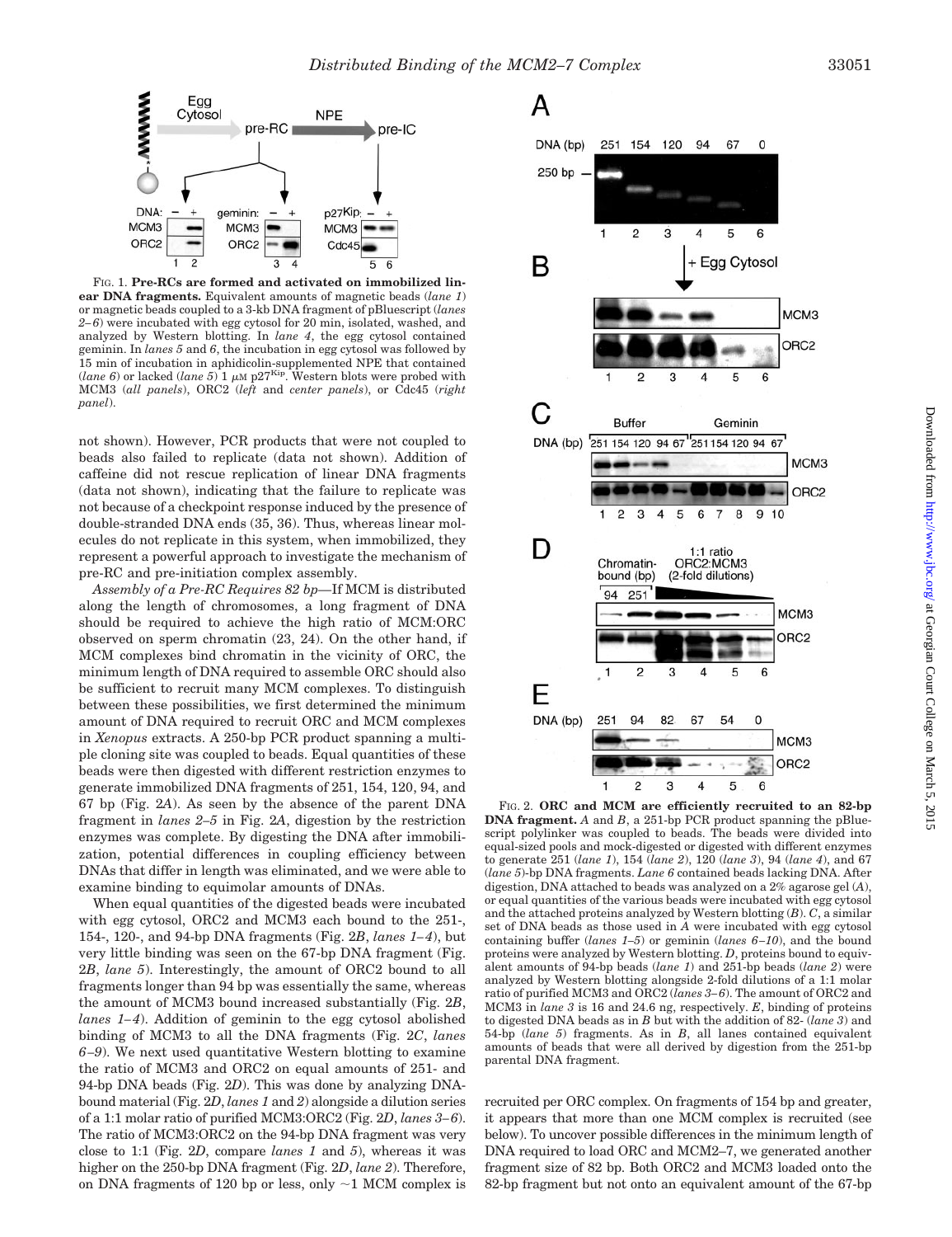

FIG. 3. **MCM complex binding is proportional to the length of DNA fragments attached to beads, whereas ORC binding is independent of DNA fragment length.** *A*, a 6-kb PCR product was coupled to magnetic beads and digested to generate 3-, 1-, and 0.35-kb DNA fragments. Binding of MCM3 and ORC2 to equal amounts of digested beads was examined in egg cytosol in the presence (*lanes 5–8*) and absence (*lanes 1–4*) of geminin. *B*, an immobilized 6-kb DNA fragment (*lane 1*) or sperm (*lane 2*) was incubated in egg cytosol, and binding of MCM3 and ORC2 was examined. *C*, a 1-kb PCR product was attached to beads and digested to generate a 100-bp DNA fragment. Equivalent amounts of the 1-kb DNA beads (*lanes 1* and *4*), 100-bp DNA beads (*lanes 2* and *5*), and beads lacking DNA (*lane 3*) were incubated in egg cytosol (*EC*) containing (*lanes 4* and *5*) or lacking (*lanes 1–3*) geminin, and the attached proteins were analyzed by Western blotting. *D*, proteins bound to an immobilized 1-kb DNA fragment (*lane 4*) were analyzed on a Western blot alongside known quantities of purified MCM3 and ORC2. *Lanes 1–3*, 0.5 ng of ORC2; *lane 1*, 15.3 ng of MCM3; *lane 2*, 7.7 ng of MCM3; *lane 3*, 1.5 ng of MCM3.

fragment (Fig. 2*E*, compare *lanes 3* and *4*). Therefore, ORC was able to recruit efficiently the MCM complex on an 82-bp fragment of DNA, but the MCM2–7:ORC ratio was very low.

*MCM Binding to Immobilized Linear DNA Is Proportional to the DNA Fragment Size—*We next prepared immobilized DNA fragments that spanned a larger range of sizes. A 6-kb DNA fragment was coupled to beads and digested to generate 3-, 1-, and 0.35-kb DNA fragments. Again, digestion was  $\sim$ 100% efficient (data not shown). When the binding of ORC2 and MCM3 was examined, two interesting results were observed. First, the amount of ORC2 bound did not change significantly on equivalent quantities of DNA beads where the DNA fragment size varied 18-fold from 0.35 to 6 kb (Fig. 3*A*, *lanes 1–4, bottom panel*). This result suggests that the mechanisms that limit ORC binding to once every  $\sim$ 10–15 kb on sperm chromatin (24, 37) and circular plasmids (30) are also operative on linear DNA fragments. Second, in contrast to ORC2, MCM3 loading increased dramatically as the DNA fragment size increased (Fig. 3*A*, *lanes 1–4, top panel*). These observations parallel closely what we found on the 250-bp DNA fragment and its shorter derivatives (Fig. 2*B*). Importantly, the MCM3:ORC2 ratio on the 6-kb DNA fragment was almost as high as that seen on sperm chromatin (Fig. 3*B*, compare *lanes 1* and *2*) where the ratio is typically  $\sim$ 20–40:1 (24) (Fig. 5A). This indicates that the mechanism of binding on immobilized DNA fragments is the same as on sperm and that it is not affected by free DNA ends.

Binding of MCM3 to the 6-kb DNA fragment and its derivatives was completely inhibited by geminin (Fig. 3*A*, *lanes 5–8*). Similar to a previous report (12), geminin caused enhanced ORC2 binding, but interestingly, the degree of enhancement was directly proportional to the DNA fragment length (Fig. 3*A*, *lanes 1–8*), suggesting that geminin causes ORC to bind to many sites along the DNA. It is presently not clear whether this is due to inactivation of Cdt1 or to the absence of MCM on the chromatin.

We next sought to determine whether other subunits of the MCM2–7 complex behave similarly to MCM3. To simplify the analysis, we coupled a 1-kb PCR product to beads, and we mock-digested it or digested it to a length of 100 bp. Consistent with the data in Figs. 2*B* and 3*A*, the amount of ORC2 bound per DNA fragment was similar on the 100-bp and 1-kb DNA fragments (Fig. 3*C*, *panel V*, *lanes 1* and *2*), whereas the amount of MCM3 was much greater on the 1-kb fragment than on the 100-bp DNA fragment (Fig. 3*C*, *panel III*, *lanes 1* and *2*). MCM7 (Fig. 3*C*, *panel I*) and MCM4 (Fig. 3*C*, *panel II*), two other subunits of the MCM2–7 complex, behaved similarly to MCM3. Therefore, DNA length-dependent binding appears to be a property of the entire MCM2–7 complex. To determine how many MCM complexes bind per unit length of DNA, we performed quantitative Western blotting on proteins bound to the 1-kb DNA fragment. Densitometry of Fig. 3*D* showed that the ratio of MCM3 to ORC2 on the 1-kb DNA fragment was  $\sim$ 11:1. Assuming that MCM complexes cover the full-length of the DNA fragment, this implies that a single unit of MCM2–7 complex is in contact with  $\sim$ 90 bp of DNA. This is similar to the minimum length of DNA (82 bp) required to load the first MCM2–7 complex (Fig. 2). Together, our observations provide an explanation for the previous finding that the ratio of the MCM2–7 complex to the ORC complex on sperm chromatin is very high (23, 24). The data argue that the MCM complex is delivered to chromatin sites located at a considerable distance from the ORC, resulting in widely distributed binding of many "lateral" MCM complexes on chromatin.

*ORC-proximal and ORC-distal MCM Complexes Bind Tightly to Chromatin—*We were curious whether ORC-proximal and ORC-distal MCM2–7 complexes interact with DNA via similar mechanisms. To begin to address this question, we compared the stability of MCM2–7 binding on a 6-kb DNA fragment, which contains predominantly ORC-distal MCM complexes, with binding to a 100-bp DNA fragment, which contains only ORC-proximal MCM complexes. MCM complexes loaded onto 6-kb DNA fragments were resistant to 1 M KCl (Fig. 4*A*, *lane 8*). MCM complexes bound to a 100-bp DNA fragment also appeared to be largely resistant to 1 M KCl (Fig. 4*A*, *lane 4*), although in some experiments (data not shown) binding was observed in 0.6 M but not 1 M KCl. In contrast to the MCM complex, ORC was largely displaced from chromatin in 200 mM KCl (Fig. 4*A*, *lanes 2* and *6*), as reported previously (40). We also examined the stability of MCM complexes bound to sperm chromatin and found that they were resistant to 1 M KCl (Fig. 4*B*, *lane 2*). Together, the data show that ORC-distal MCM complexes are at least as salt-resistant as ORC-proximal MCM2–7 complexes, and they argue against the idea that ORC-distal MCM complexes are bound via low affinity interactions with chromatin.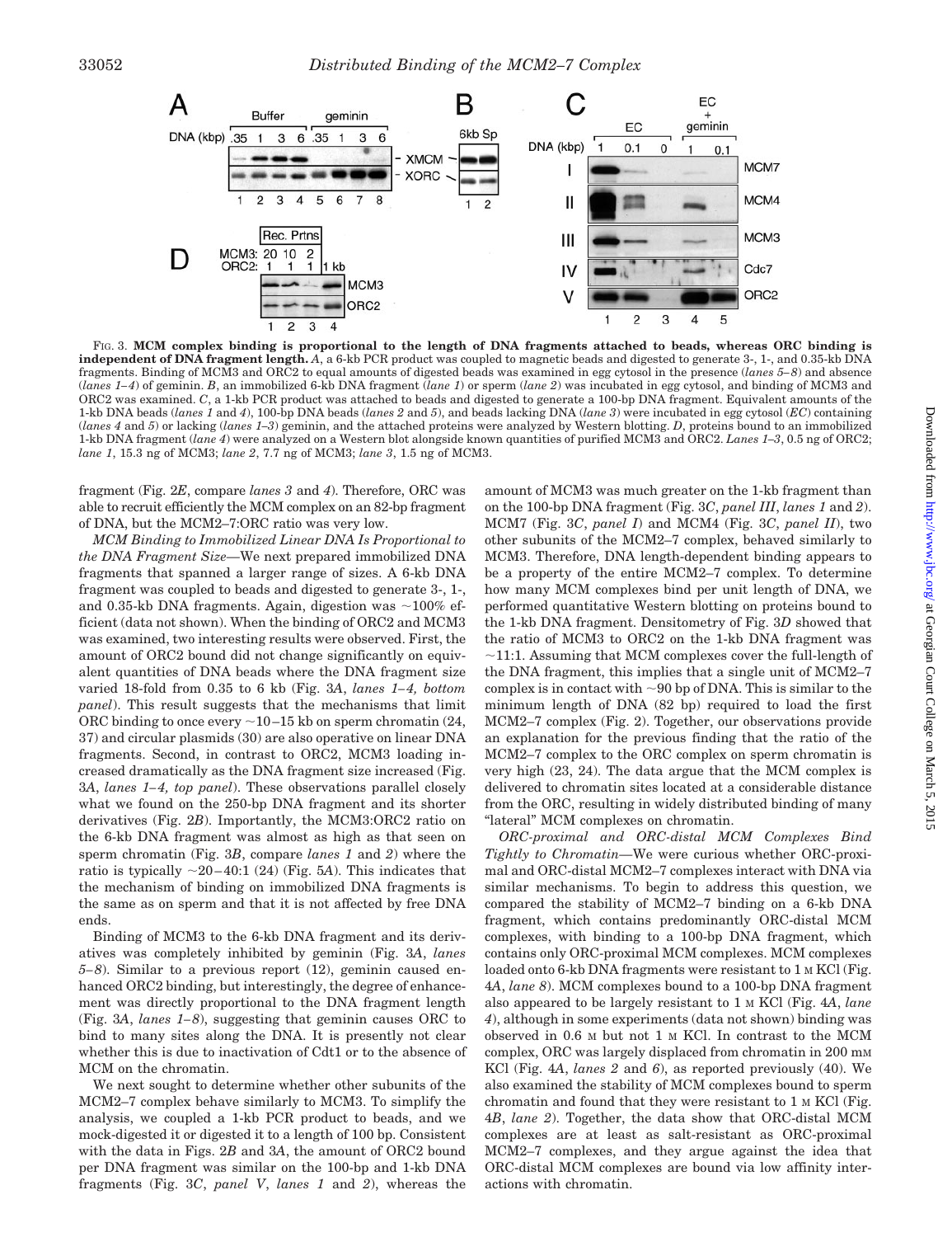

FIG. 4. *A*, lateral MCM complexes are bound tightly to chromatin. 100-bp DNA beads derived by digestion from 251-bp DNA beads (*lanes 1–4*) or 6-kb DNA beads prepared separately (*lanes 5–8*) were incubated with egg cytosol, diluted with buffer containing Triton X-100 and increasing concentrations of salt as indicated, isolated, washed in the same buffer, and probed with MCM3, MCM7, or ORC2 antibodies. *B*, sperm chromatin was incubated with egg cytosol, diluted with buffer containing Triton X-100 and 0.1 M KCl, isolated, washed in buffer containing 0.1 (*lane 1*) or 1 M (*lane 2*) KCl, and probed with ORC2 antibody (*lower panel*) or a mixture of MCM3 and MCM7 antibodies (*upper panel*). *C*, Cdc45 binding is independent of DNA length. Equal quantities of 6-kb DNA beads (*lanes 1*, *5*, and *9*), 1-kb DNA beads (*lanes 2*, *6*, and *10*), or 100-bp DNA beads derived from the 1-kb DNA beads by digestion (*lanes 3*, *7*, and *11*), as well as beads lacking DNA (4, 8, 12), were incubated with egg cytosol (*EC*) (*lanes 1–4*), egg cytosol followed by NPE (*lanes* 5–8), or egg cytosol followed by NPE containing 1  $\mu$ M p27Kip (*lanes 9–12*). The NPE contained aphidicolin. Chromatin-bound proteins were analyzed by Western blotting using MCM3 antibody (*upper panel*) or a mixture of ORC2 and Cdc45 antibodies (*lower panel*).

*Cdc45 Binds to Only a Subset of Chromatin-bound MCM2–7 Complexes—*A question of key importance is whether laterally bound MCM complexes, most of which are expected to bind at a considerable distance from ORC, play a role in DNA replication. It was shown previously (38–40) that subsequent to MCM complex loading onto chromatin, ORC and probably Cdc6 and Cdt1 become dispensable for the initiation of DNA replication. This observation suggested that the only function of ORC, Cdc6, and Cdt1 is to deliver the MCM complex to chromatin, and it raises the possibility that laterally bound MCM complexes situated at a distance from ORC may be able to support replication initiation. To address how many chromatin-bound MCM2–7 complexes are activated during initiation, we examined binding of Cdc45 to immobilized DNA fragments upon addition of NPE. We asked whether the loading of Cdc45 onto immobilized linear DNA fragments is proportional to DNA fragment length, as expected if Cdc45 is able to interact with lateral MCM complexes. Unlike MCM2–7, the binding of Cdc45 was independent of the length of the fragment used, being essentially the same on a 1-kb DNA fragment and an equivalent quantity of its 100-bp derivative, as well as a 6-kb DNA fragment prepared separately (Fig. 4*C*, compare *lanes 5–7*). In all cases, binding was Cdk2-dependent (Fig. 4*C*, *lanes 9–11*). As before, the binding of ORC2 was also independent of DNA fragment length (Fig. 4*C*, *lanes 1–3*). These data suggest that only a subset of MCM complexes recruits Cdc45.

As noted above, linear DNA fragments do not replicate efficiently. We therefore asked how many MCM complexes recruit Cdc45 on sperm chromatin, a DNA template that undergoes 100% efficient replication in *Xenopus* egg extracts (32). We

determined the ratio of MCM3, ORC2, and Cdc45 on sperm chromatin before and after initiation of DNA replication. Known quantities of purified his-Cdc45 (Fig. 5*A*, *lanes 9–12*) or a mixture of purified his-ORC2 and purified MCM3 (Fig. 5*A*, *lanes 5–8*) were analyzed alongside chromatin-bound proteins (Fig. 5*A*, *lanes 1–4*) using Western blotting. After a 30-min incubation in egg cytosol,  $\sim$  30 fg of ORC2 bound to each sperm (Fig. 5A, compare *lanes 1* and 5, *lower panel*). Assuming  $2.9 \times$  $10<sup>9</sup>$  bp per sperm, this is equivalent to one ORC complex per  $\sim$ 10.6 kb of DNA. In contrast, the average density of MCM3 was one per 275 bp (Fig. 5*A*, compare *lanes 1* and *8*, *upper panel*). The ratio of chromatin-bound MCM to ORC complexes was therefore  $\sim$  40:1, similar to previous reports (23, 24). When sperm chromatin was incubated with *Xenopus* egg cytosol followed by NPE containing aphidicolin, Cdc45 loaded at an average density of 1 per 7 kb (Fig. 5*A*, compare *lane 2* and *9*), and the ratio of MCM3 to Cdc45 was  $\sim$ 24:1. In controls containing geminin or  $p27^{Kip}$ , Cdc45 binding was not observed, demonstrating that Cdc45 was bound specifically (Fig. 5*A*, *lanes 3* and *4*). The presence of aphidicolin served to prevent replicationmediated displacement of Cdc45 and did not significantly influence the amount of Cdc45 loaded (Ref. 41 and data not shown). Thus, consistent with the data in Fig. 4*C*, only a fraction of bound MCM complexes normally recruits Cdc45 during DNA replication.

*Chromatin Binding by Cdc45, but Not MCM2–7, Is Limiting for DNA Replication—*Because the spacing of Cdc45 on chromatin (average of 1 per 7 kb) is similar to the experimentally determined replicon size in *Xenopus* egg extracts, we asked whether chromatin binding by Cdc45 is rate-limiting for DNA replication. Sperm chromatin was mixed with Cdc45-depleted egg cytosol to assemble pre-RCs and supplemented with mock-depleted and Cdc45-depleted NPE that were mixed in different ratios. After addition of NPE, we measured the rate of DNA replication, as well as the amount of Cdc45 binding. As shown in Fig. 5*B*, the efficiency of DNA replication was proportional to the amount of Cdc45 in the extract. Importantly, there was also a strict correlation between the efficiency of DNA replication and the amount of Cdc45 bound to chromatin (Fig. 5*B*, *lower panel*). Therefore, chromatin binding by Cdc45 is limiting for DNA replication.

Experiments in nuclear assembly egg extracts previously indicated that the majority of chromatin-bound MCM complexes are not required for efficient DNA replication (23). To test if this is also true in our system, MCM2–7-depleted (11) and mock-depleted extracts were mixed in different ratios and incubated with sperm chromatin. As shown in Fig. 5*C*, when the amount of MCM complex dropped below 50% in the extract, the amount of MCM bound to chromatin began to decline, and in extracts containing only 6% the normal level of MCM complex, chromatin-bound MCM complexes were barely detectable (Fig. 5*C*, *lanes 2–5*, *top* and *middle panels*). When these extracts were supplemented with NPE, the efficiency of DNA replication was independent of the amount of chromatin-bound MCM complex (Fig. 5*C*, *graph*). MCM7-depleted extracts that were not supplemented with mock-depleted extract exhibited no binding by the MCM complex, and they did not support DNA replication (data not shown). Like DNA replication, the amount of Cdc45 that loaded onto chromatin was essentially independent of the amount of chromatin-bound MCM complex. In summary, chromatin binding of Cdc45 is rate-limiting for DNA replication, whereas MCM2–7 is not.

*Cdc7-dependent Phosphorylation of Lateral MCM2–7 Complexes—*Although only a small subset of chromatin-bound MCM2–7 complexes underwent activation by Cdc45, it was possible that all the MCM2–7 complexes were activated at a step that precedes Cdc45 binding. We therefore examined phos-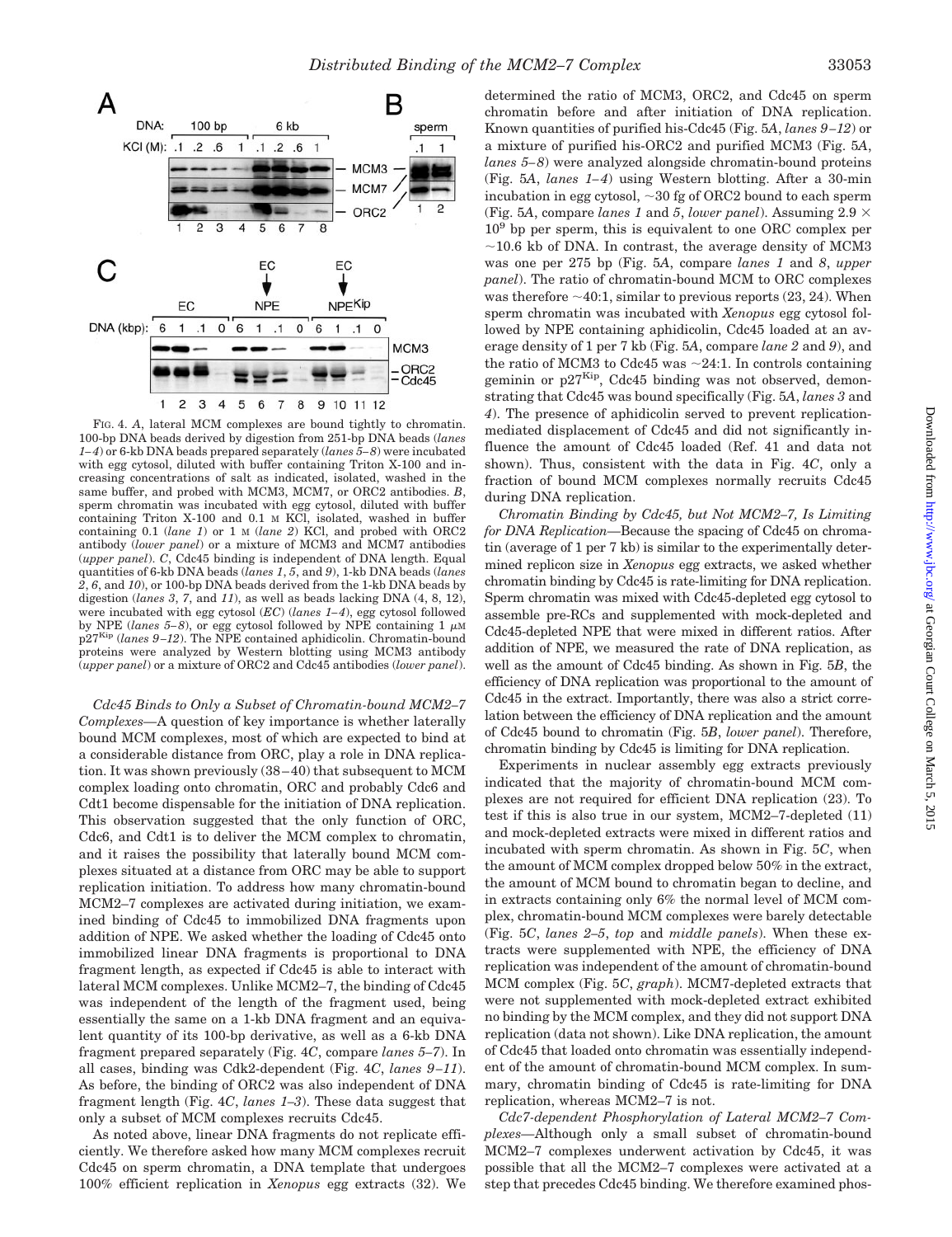

FIG. 5. Unlike binding of MCM2-7, chromatin binding of Cdc45 is rate-limiting for DNA replication. A, sperm chromatin (10,000/µl) was incubated with egg cytosol containing (*lane 3*) or lacking (*lanes 1*, *2*, and *4*) geminin and then supplemented with 2 volumes of NPE containing 50  $\mu$ g/ml aphidicolin (*lanes 2–4*) and p27<sup>Kip</sup> (*lane 4 only*). Immediately before (*lane 1*), or 20 min after the addition of NPE (*lanes 2–4*), sperm chromatin was isolated, and the equivalent of 10,000 sperm was analyzed on a Western blot using MCM3 antibodies (*top panel*) or a mixture of ORC2 and Cdc45 antibodies (*bottom panel*). The Western blot also contained purified proteins (*lanes 5–12*). *Lane 5*, 0.4 ng of ORC2, 0.6 ng of MCM3; *lane 6*, 0.4 ng of ORC2, 1.8 ng of MCM3: *lane 7*, 0.4 ng of ORC2, 6 ng of MCM3; *lane 8*, 0.4 ng of ORC2, 18 ng of MCM3; *lane 9*, 0.4 ng of Cdc45; *lane 10*, 1.2 ng of Cdc45; *lane 11*, 4 ng of Cdc45; *lane 12*, 12 ng of Cdc45. *B*, sperm chromatin was incubated with 6 µl of Cdc45-depleted egg cytosol and then supplemented with 12  $\mu$  of total of mock-depleted and Cdc45-depleted NPE mixed in the following ratios: 1:0 (*triangles*), 1:4 (*circles*), 1:9 (*diamonds*), 1:19 (*squares*), 0:1 (*filled squares*). 9 µ of each sample was mixed with [ $\alpha$ -<sup>32</sup>P]dATP and replication measured 20, 40, 60, and 80 min after NPE addition (*graph*). The other 9  $\mu$ l of each sample was mixed with aphidicolin, and chromatin binding of MCM, Cdc45, and RPA was measured 25 min after NPE addition. *C*, mock-depleted and MCM7-depleted egg cytosol were mixed in 1:0 (*lane 1*), 1:1 (*lane 2*), 1:3 (*lane 3*), 1:7 (*lane 5*), and 1:15 (*lane 6*) ratios and incubated with sperm chromatin (10,000/ $\mu$ ). Immediately before (*top 3 panels*) or 15 min after addition of NPE (*bottom panel*), sperm chromatin was isolated, and bound proteins were analyzed by Western blotting with antibodies against MCM3, ORC2, or Cdc45. An aliquot of each reaction was supplemented with  $\alpha^{-32}P$ dATP and replication measured 60 min after addition of NPE (*bar graph*).

phorylation of the MCM2–7 complex by Cdc7, a step that is upstream of the Cdk2-dependent loading of Cdc45 (5, 6). It was reported previously (42, 43) that chromatin-bound MCM4 is phosphorylated by a Cdk2-independent protein kinase that requires nuclear assembly for activity. Analogously, in soluble *Xenopus* egg extracts, chromatin-bound MCM4 becomes phosphorylated only after addition of NPE, and this phosphorylation requires Cdc7,<sup>2</sup> affording us an opportunity to examine whether lateral MCM complexes can be phosphorylated in a Cdc7-dependent fashion. Fig. 6 shows that on sperm chromatin that contains a  $\sim$ 20:1 ratio of MCM3:ORC2 (compare *lane 6* with *lanes 7–9*), MCM4 is almost completely converted to the phosphorylated form within 4 min after the addition of NPE (Fig. 6, compare *lanes 1* and *2*). Consistent with the action of Cdc7 on lateral MCM2–7 complexes, the binding of Cdc7 to chromatin (5, 6) was geminin-sensitive and proportional to the length of DNA fragments immobilized on magnetic beads (Fig. 3*C*, *panel IV*, *lanes 1* and *2*). Together, these results suggest that all chromatin-bound MCM complexes are bound and modified by Cdc7.



FIG. 6. **All chromatin-bound MCM complexes are phosphorylated in a Cdc7-dependent fashion.** *Xenopus* sperm chromatin was incubated with egg cytosol  $(10,000/\mu l)$  for 30 min and then supplemented with 2 volumes of NPE. Aliquots containing 40,000 sperm were withdrawn immediately before (*lane 1*) or at the indicated times after NPE addition (*lanes 2–7*), isolated, and the bound proteins analyzed by Western blotting using antibodies against MCM4 and MCM7 (*top panel*) or ORC2 (*bottom panel*). *Lane 6* contained the same sample as *lane 1*, and *lane 9* contained a 30:1 mixture of MCM3 (22.5 ng) to ORC2 (0.5 ng). *Top panel*, probed with MCM3 serum; *bottom panel*, probed with ORC2 serum.

*Cdc45 Binding to Chromatin Is Stimulated by Actinomycin D—*Our data suggest that of the many chromatin-bound MCM2–7 complexes, most are normally acted on by Cdc7, but

<sup>2</sup> P. Peterson, D. Chou, T. A. Prokhorova, J. C. Walter, and G. Walter, unpublished results.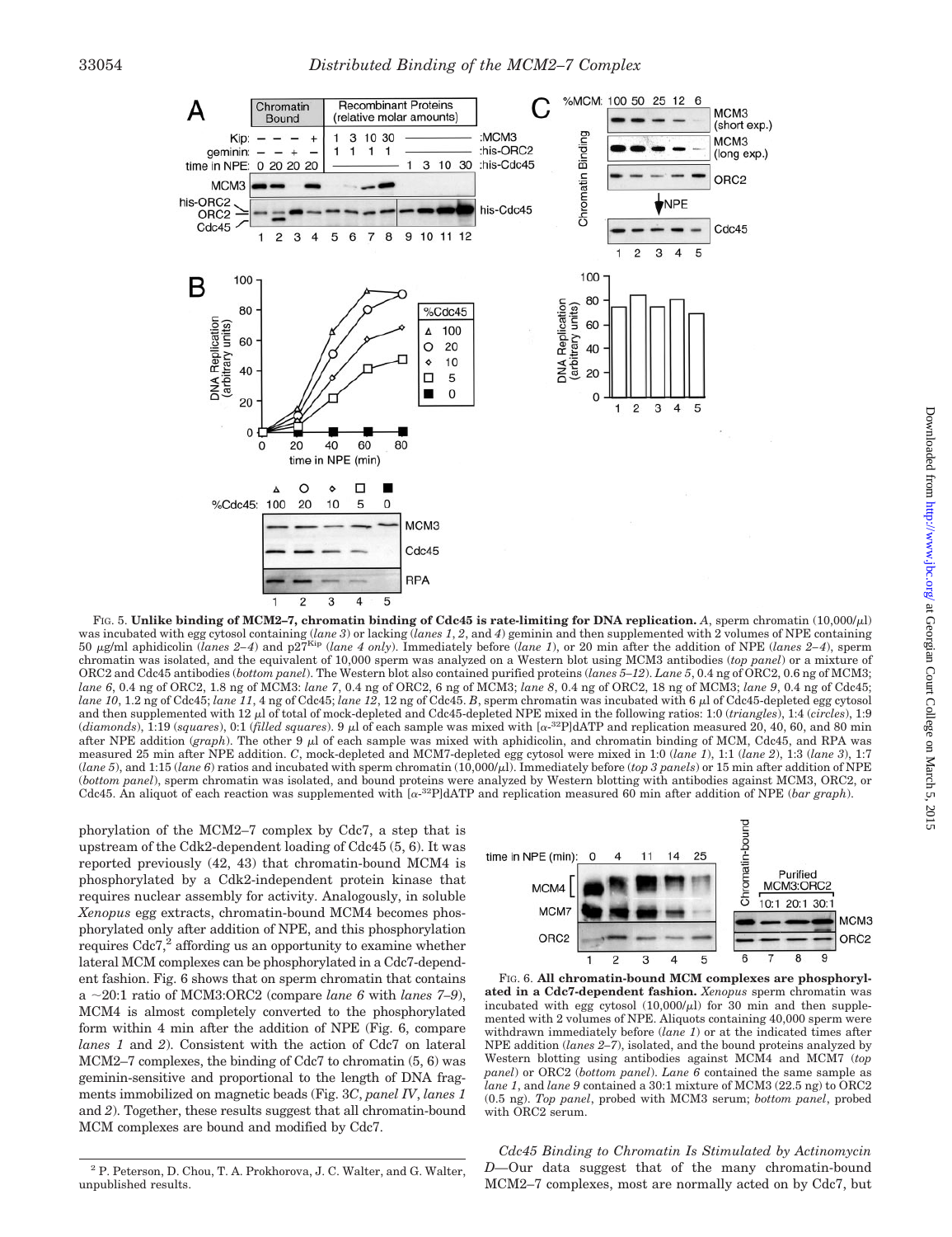

FIG. 7. **Actinomycin D stimulates Cdc45 binding.** *A,* sperm chromatin was incubated with egg cytosol and then supplemented with NPE containing buffer (*lane 1*), 10  $\mu$ g/ml actinomycin D (*lane 2*), or aphidicolin (*lane 3*). After 20 min, chromatin was isolated and probed with MCM3 and Cdc45 antibodies. *B*, sperm chromatin was incubated with egg cytosol containing (*lane 4*) or lacking (*lanes 1–3* and *5*) geminin. Subsequently, NPE containing 10  $\mu$ g/ml actinomycin D (*lanes 2*, *4*, and 5), aphidicolin (*lane 3*), and p27<sup>Kip</sup> (*lane 5*) was added. After 20 min, chromatin was isolated and probed by Western blotting with antibodies against MCM3 and Cdc45 alongside 10 ng of purified MCM3 and 0.66, 2.2, and 6.6 ng of purified his-Cdc45 (*lanes 6–8*).

only a few recruit Cdc45. To address whether all chromatinbound MCM2–7 complexes are competent to be activated by Cdc45, we sought to identify conditions in which most bound MCM2–7 complexes would recruit Cdc45. We speculated that a step downstream of Cdc45 binding may inactivate neighboring MCM complexes and thereby inhibit further Cdc45 binding. Therefore, we used several approaches to inhibit DNA replication after the Cdc45 loading step, and we asked whether Cdc45 binding was stimulated. Inhibition of DNA polymerase  $\alpha$  by aphidicolin allowed Cdc45 binding but did not stimulate its binding (Fig. 7*A*, compare *lanes 1* and *3*) (10, 41). In contrast, actinomycin D, an inhibitor of the primase associated with DNA polymerase  $\alpha$  (44), led to a large stimulation of Cdc45 binding (Fig. 7*A*, compare *lanes 1* and *2*). Importantly, in the presence of actinomycin D, Cdc45 binding was still completely dependent on the presence of chromatin-bound MCM complex (Fig. 7*B*, compare *lanes 2* and *4*) and Cdk2 activity (Fig. 7*B*, compare *lanes 2* and *5*). In the presence of actinomycin D, the Cdc45:MCM3 ratio was between 0.5 and 1 (Fig. 7*B*, compare *lane 2* with *lane 8*), suggesting that most or all chromatinbound MCM complexes interacted with Cdc45. Because actinomycin D is a DNA intercalating agent, it is uncertain whether the observed stimulation of Cdc45 binding is due to inhibition of RNA primase or due to other effects on chromatin structure. Regardless of the mechanism, the ability of actinomycin D to induce binding of a large number of Cdc45 molecules, and the fact that this binding was Cdk2, MCM2–7, and presumably Cdc7-dependent, suggests that the majority of chromatinbound MCM2–7 complexes are competent to support replication initiation.

### DISCUSSION

The ratio of chromatin-bound MCM2–7 complexes to active origins in *Xenopus* egg extracts is  $\sim$  40:1 (23, 24) (Fig. 5A). Using binding to immobilized linear DNA fragments of variable length, we provide evidence that this high MCM:ORC ratio comes about because MCM complexes bind to chromatin in a distributed pattern surrounding the ORC. We further show

*Mechanism of MCM Binding to Chromatin—*ORC and the MCM complex bound in a 1:1 molar ratio to an 82-bp fragment of DNA. When MCM binding was inhibited with geminin, ORC still required 80 bp of DNA for loading (Fig. 2*C*) (data not shown). This result is similar to a recent report (45) that the ORC complex from the fly *Sciara coprophila* occupies at least 80 bp of DNA. Because ORC binding is required for the subsequent loading of the MCM complex, it is conceivable that the MCM complex itself occupies less than 80 bp of DNA. However, ORC-distal MCM complexes also bound roughly once per 80 bp (Fig. 3*D*), suggesting that this is the length of DNA normally occupied by the MCM complex in  $G_1$ .

When DNA fragment length was increased beyond 82 bp, the amount of bound MCM complex increased dramatically, whereas the binding of ORC did not change, indicating that MCM complexes become widely distributed on chromatin surrounding ORC. We are currently not able to determine whether MCM complexes bind to distal sites by polymerizing along DNA away from a "nucleation site" containing ORC or by being delivered directly to distant sites. The latter model would predict that delivery of each MCM complex to chromatin requires Cdt1 and Cdc6, and it seems to be consistent with the failure to observe co-occupancy of ORC and MCM on 500-bp DNA fragments by *in vivo* cross-linking in mammalian cells (22). How far away from the nucleation site are MCM complexes bound? MCM complex binding was roughly proportional to DNA fragment length up to  $\sim$ 3 kb, and no further increase was seen between 3 and 6 kb (Fig. 3*A*). However, when we compared a 6-kb DNA fragment to sperm chromatin, the ratio of MCM to ORC was greater on sperm (Fig. 3*B*), suggesting that in the context of native chromatin structure, binding may occur at even greater distances, and possibly throughout the entire length of the chromosome. We have begun to investigate what role chromatin structure plays in the chromatin binding of the MCM complex. We found that a high MCM:ORC ratio occurs on sperm DNA that was pre-assembled into nucleosomes, arguing that nucleosomes are not inhibitory for distributed MCM complex binding.<sup>3</sup>

*Are Lateral MCM Complexes Initiation-competent?—*In the absence of ORC, Cdc6, or Cdt1, there is no binding of any MCM complexes to chromatin (39, 46). Moreover, ORC-distal MCM complexes are bound at least as tightly to DNA as ORC proximal complexes (Fig. 4*A*). Together, these data strongly argue that the chromatin binding of ORC-distal complexes has a purpose. Importantly, it was shown previously (38, 40) that once the MCM complex is loaded, ORC could be removed without any decrease in subsequent initiation efficiency. Therefore, it was conceivable that ORC-distal MCM complexes could be competent for replication initiation. This possibility is further supported by the following observations. First, lateral MCM complexes were bound by Cdc7 (Fig. 3*C*), and chromatin-associated MCM4 was quantitatively phosphorylated in a Cdc7-dependent reaction (Fig. 6). Second, in the presence of actinomycin D, the Cdc45:MCM ratio on chromatin approached 1:1,

<sup>3</sup> M. C. Edwards, A. V. Tutter, C. Cvetic, C. H. Gilbert, T. A. Prokhorova, and J. C. Walter, unpublished results.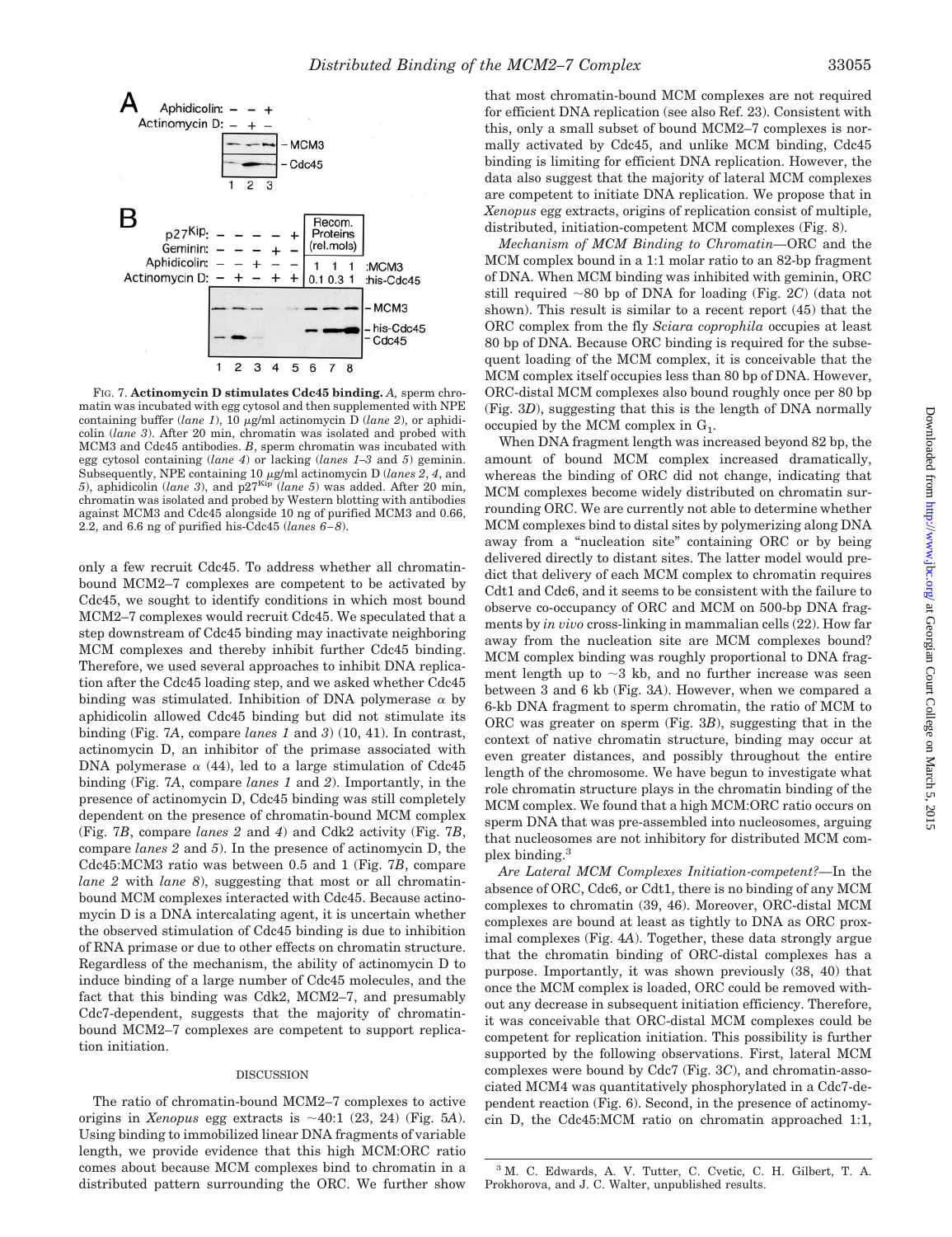



arguing that each lateral MCM complex was competent to recruit Cdc45. Our results are consistent with two-dimensional gel analyses suggesting that MCM complexes located at a distance from a positioned ORC undergo replication initiation.<sup>4</sup> If lateral MCM complexes are functional, why are more Cdc45 molecules not normally recruited? We speculate that a mechanism exists to ensure that once a pair of MCM complexes is activated by Cdc45, neighboring MCM complexes up to a certain distance are rendered inactive for further initiation (Fig. 8*C*).

*Significance for the "Random Completion" Problem—*It is presently enigmatic how faithful genome duplication is achieved during the early cell divisions in *Xenopus* embryos (2). S phase is  $\sim$ 15 min long, and the replication fork moves at  $\sim$ 0.5 kb/min. Because there is no S phase checkpoint, any replicon greater than  $\sim$  15 kb is expected to cause a mitotic catastrophe. In the absence of genetically defined origins, it is unclear how replicon size is kept below 15 kb (2). Remarkably, when several hundred eggs are fertilized *in vitro*, the vast majority of them develop normally,<sup>5</sup> demonstrating that an efficient solution exists. Some experiments indicate that initiation sites, although selected in a sequence-independent fashion, are regularly spaced 5–15 kb apart (47, 48). However, some 300,000 initiation events take place during each S phase, and it is difficult to imagine that every initiation event is properly spaced and occurs with 100% efficiency. Another proposal is that initiation events are randomly spaced, but that the frequency of initiations increases late in S phase (30, 49). This model is attractive, yet it appears to conflict with the maxim that new pre-replication complexes cannot be established in S phase. Our data provide a potential solution to this problem. Thus, if MCM complexes become distributed at high frequency along the length of the chromosome in  $G_1$ , any locus could undergo very frequent initiations late in S phase because no new pre-RCs must be assembled. We believe that both of the above models could be correct. Thus, most initiation events may be regularly spaced due to inactivation of neighboring MCM complexes up to a specified distance when Cdc45 loads. However, at loci where a large stretch of DNA remains unreplicated late in S phase, initiation frequency would increase to ensure completion of replication before mitosis.

*Widely Distributed MCM Binding in Mammalian Cells?—* There is considerable evidence that MCM complexes are widely distributed on mammalian chromosomes. The number of MCM complexes in human nuclei is  $\sim 10^6$ , the majority of which are chromatin-bound (25, 27, 29). Therefore, chromatin-bound MCM complexes are in excess of the  $\sim$ 25,000 initiation events that are estimated to occur in somatic cells (50). Consistent with a wide distribution of these MCM complexes, MCM and ORC do not co-localize on DNA fragments as large as 500–1000 bp in mammalian cells (22). In Chinese hamster ovary cells, the amount of MCM2 that associates with chromatin increases throughout  $G_1$  phase, reaching a peak at the  $G_1/S$  transition (18). However, the efficiency of DNA replication of early and late  $G_1$  hamster nuclei is the same when these are transferred to ORC-depleted *Xenopus* egg extracts (51). These data suggest that an excess of MCM complexes loads onto chromatin. In immunofluorescence experiments, MCM subunits are never found to co-localize with sites of DNA synthesis (18–21, 27). This is expected if only a small subset of MCM complexes that are widely distributed on chromatin is normally activated during S phase. Interestingly, at loci such as dihydrofolate reductase, initiation events are distributed over several tens of kilobase pairs (1). We speculate that this could be due to stochastic initiation from widely distributed MCM complexes.

Are MCM complexes widely distributed on the chromosomes of *S. cerevisiae*? The number of MCM complexes bound to chromatin in this organism exceeds the number of active origins by 15-fold or more, and binding of all these MCM complexes requires Cdc6 (26, 28). The binding patterns of MCM and ORC *in vivo* have been studied by chromatin immunoprecipitation (52, 53). The highest resolution experiments showed that the MCM complex binds to autonomously replicating se-

<sup>4</sup> J. Newport, personal communication.

<sup>5</sup> M. Kirschner, personal communication.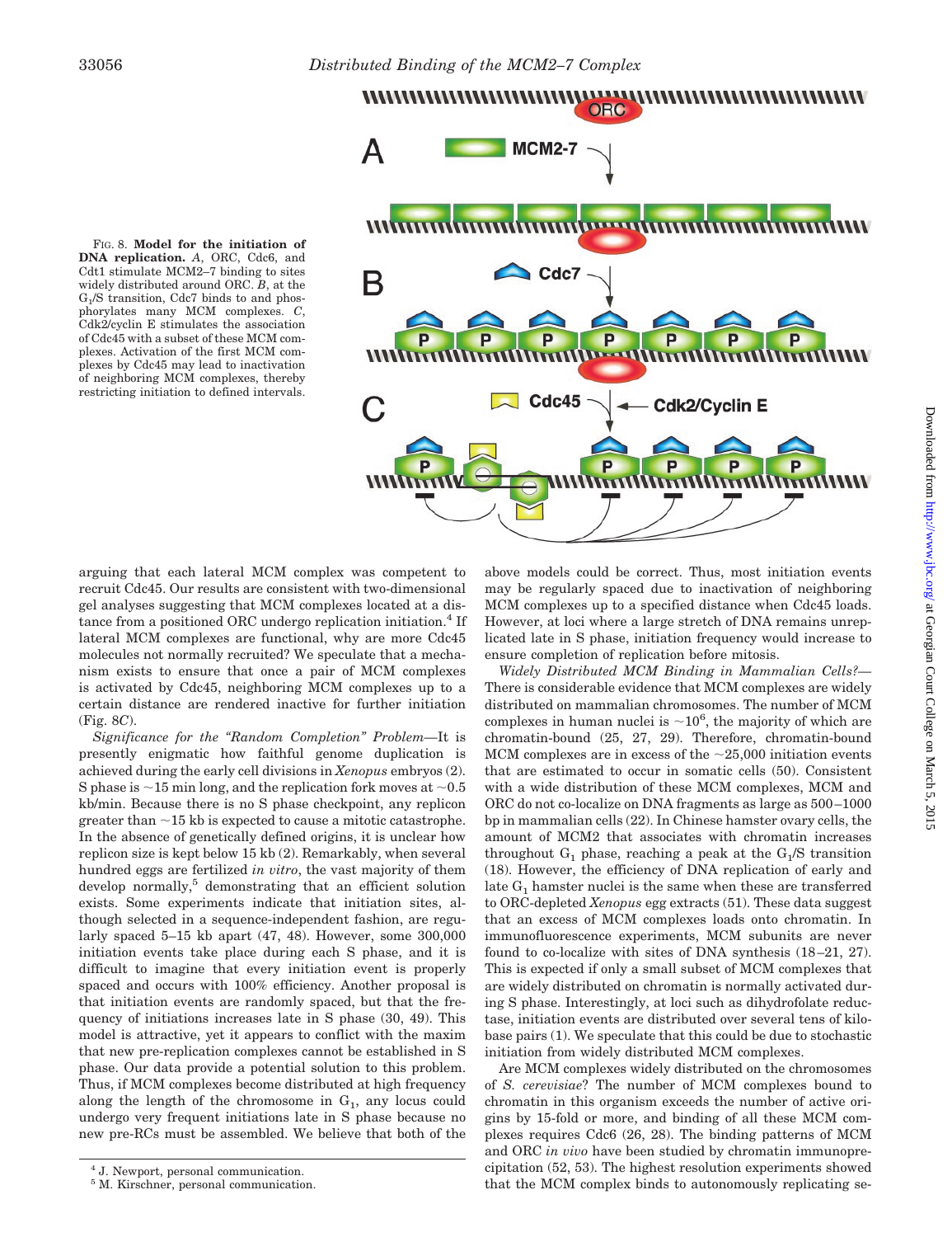quence 305 but not to a DNA fragment located at a distance of 2 kb (53). This experiment would set an upper limit for the extent of spreading at this origin, although it cannot be ruled out that laterally bound MCM complexes do not cross-link efficiently to DNA. Significantly, replication initiation point mapping indicates that there is a single preferred start site of replication at autonomously replicating sequence 1 which overlaps the ORC footprint (54). Therefore, even if MCM spreading occurs in yeast, there would appear to be preferential activation of ORC-proximal MCM complexes. This might reflect the fact that in yeast, Cdc7 recruitment to origins of DNA replication requires the ORC complex (55). In contrast, in higher eukaryotes, Cdc7 recruitment to origins is MCM complex-dependent, but ORC-independent (5), and this may explain why ORC-distal MCM complexes appear to be initiation-competent.

*Acknowledgments—*We thank John Newport for the MCM4 and Cdc6 antibodies and for communicating unpublished results. We thank Gernot Walter and Danny Chou (University of California, San Diego) for communication of unpublished results regarding the MCM4 phosphorylation assay.

### **REFERENCES**

- 1. Gilbert, D. M. (2001) *Science* **294,** 96–100
- 2. Blow, J. J. (2001) *EMBO J.* **20,** 3293–3297
- 3. Kelly, T. J., and Brown, G. W. (2000) *Annu. Rev. Biochem.* **69,** 829–880
- 4. Takisawa, H., Mimura, S., and Kubota, Y. (2000) *Curr. Opin. Cell Biol.* **12,** 690–696
- 5. Jares, P., and Blow, J. J. (2000) *Genes Dev.* **14,** 1528–1540
- 6. Walter, J. C. (2000) *J. Biol. Chem.* **275,** 39773–39778
- 7. Sclafani, R. A. (2000) *J. Cell Sci.* **113,** 2111–2117
- 8. Mimura, S., and Takisawa, H. (1998) *EMBO J.* **17,** 5699–5707
- 9. Zou, L., and Stillman, B. (1998) *Science* **280,** 593–596
- 10. Mimura, S., Masuda, T., Matsui, T., and Takisawa, H. (2000) *Genes Cells* **5,** 439–452
- 11. Walter, J., and Newport, J. (2000) *Mol. Cell* **5,** 617–627
- 12. McGarry, T. J., and Kirschner, M. W. (1998) *Cell* **93,** 1043–1053
- 13. Tada, S., Li, A., Maiorano, D., Mechali, M., and Blow, J. J. (2001) *Nat. Cell Biol.* **3,** 107–113
- 14. Wohlschlegel, J. A., Dwyer, B. T., Dhar, S. K., Cvetic, C., Walter, J. C., and Dutta, A. (2000) *Science* **290,** 2309–2312
- 15. Hua, X. H., Yan, H., and Newport, J. (1997) *J. Cell Biol.* **137,** 183–192 16. Pelizon, C., Madine, M. A., Romanowski, P., and Laskey, R. A. (2000) *Genes*
- *Dev.* **14,** 2526–2533
- 17. Labib, K., and Diffley, J. F. (2001) *Curr. Opin. Genet. & Dev.* **11,** 64–70
- 18. Dimitrova, D. S., Todorov, I. T., Melendy, T., and Gilbert, D. M. (1999) *J. Cell Biol.* **146,** 709–722
- 19. Krude, T., Musahl, C., Laskey, R. A., and Knippers, R. (1996) *J. Cell Sci.* **109,**

309–318

- 20. Romanowski, P., Madine, M. A., and Laskey, R. A. (1996) *Proc. Natl. Acad. Sci. U. S. A.* **93,** 10189–10194
- 21. Todorov, I. T., Attaran, A., and Kearsey, S. E. (1995) *J. Cell Biol.* **129,** 1433–1445
- 22. Ritzi, M., Baack, M., Musahl, C., Romanowski, P., Laskey, R. A., and Knippers, R. (1998) *J. Biol. Chem.* **273,** 24543–24549
- 23. Mahbubani, H. M., Chong, J. P., Chevalier, S., Thommes, P., and Blow, J. J. (1997) *J. Cell Biol.* **136,** 125–135
- 24. Walter, J., and Newport, J. W. (1997) *Science* **275,** 993–995 25. Burkhart, R., Schulte, D., Hu, D., Musahl, C., Gohring, F., and Knippers, R.
- (1995) *Eur. J. Biochem.* **228,** 431–438 26. Donovan, S., Harwood, J., Drury, L. S., and Diffley, J. F. (1997) *Proc. Natl.*
- *Acad. Sci. U. S. A.* **94,** 5611–5616 27. Kimura, H., Nozaki, N., and Sugimoto, K. (1994) *EMBO J.* **13,** 4311–4320
- 28. Lei, M., Kawasaki, Y., and Tye, B. K. (1996) *Mol. Cell. Biol.* **16,** 5081–5090
- 29. Richter, A., and Knippers, R. (1997) *Eur. J. Biochem.* **247,** 136–141
- 30. Lucas, I., Chevrier-Miller, M., Sogo, J. M., and Hyrien, O. (2000) *J. Mol. Biol.* **296,** 769–786
- 31. Sikorski, R. S., and Hieter, P. (1989) *Genetics* **122,** 19–27
- 32. Walter, J., Sun, L., and Newport, J. (1998) *Mol. Cell* **1,** 519–529
- 33. Carpenter, P. B., Mueller, P. R., and Dunphy, W. G. (1996) *Nature* **379,** 357–360
- 34. Prokhorova, T. A., and Blow, J. J. (2000) *J. Biol. Chem.* **275,** 2491–2498
- 35. Costanzo, V., Robertson, K., Ying, C. Y., Kim, E., Avvedimento, E., Gottesman, M., Grieco, D., and Gautier, J. (2000) *Mol. Cell* **6,** 649–659
- 36. Guo, Z., and Dunphy, W. G. (2000) *Mol. Biol. Cell* **11,** 1535–1546 37. Rowles, A., Chong, J. P., Brown, L., Howell, M., Evan, G. I., and Blow, J. J. (1996) *Cell* **87,** 287–296
- 
- 38. Hua, X. H., and Newport, J. (1998) *J. Cell Biol.* **140,** 271–281 39. Maiorano, D., Moreau, J., and Mechali, M. (2000) *Nature* **404,** 622–625
- 40. Rowles, A., Tada, S., and Blow, J. J. (1999) *J. Cell Sci.* **112,** 2011–2018
- 41. Michael, W. M., Ott, R., Fanning, E., and Newport, J. (2000) *Science* **289,**
- 2133–2137
- 42. Coue, M., Kearsey, S. E., and Mechali, M. (1996) *EMBO J.* **15,** 1085–1097
- 43. Pereverzeva, I., Whitmire, E., Khan, B., and Coue, M. (2000) *Mol. Cell. Biol.* **20,** 3667–3676
- 44. Grosse, F., and Krauss, G. (1985) *J. Biol. Chem.* **260,** 1881–1888 45. Bielinsky, A., Blitzblau, H., Beall, E. L., Ezrokhi, M., Smith, H. S., Botchan,
- M. R., and Gerbi, S. A. (2001) *Curr. Biol.* **11,** 1427–1431 46. Coleman, T. R., Carpenter, P. B., and Dunphy, W. G. (1996) *Cell* **87,** 53–63
- 47. Blow, J. J., Gillespie, P. J., Francis, D., and Jackson, D. A. (2001) *J. Cell Biol.* **152,** 15–26
- 48. Hyrien, O., and Mechali, M. (1993) *EMBO J.* **12,** 4511–4520
- 49. Herrick, J., Stanislawski, P., Hyrien, O., and Bensimon, A. (2000) *J. Mol. Biol.* **300,** 1133–1142
	- 50. Hand, R. (1978) *Cell* **15,** 317–325
	- 51. Okuno, Y., McNairn, A. J., den Elzen, N., Pines, J., and Gilbert, D. M. (2001) *EMBO J.* **20,** 4263–4277
	- 52. Aparicio, O. M., Weinstein, D. M., and Bell, S. P. (1997) *Cell* **91,** 59–69
	- 53. Tanaka, T., Knapp, D., and Nasmyth, K. (1997) *Cell* **90,** 649–660
	- 54. Bielinsky, A. K., and Gerbi, S. A. (1999) *Mol. Cell* **3,** 477–486
	- 55. Pasero, P., Duncker, B. P., Schwob, E., and Gasser, S. M. (1999) *Genes Dev.* **13,** 2159–2176